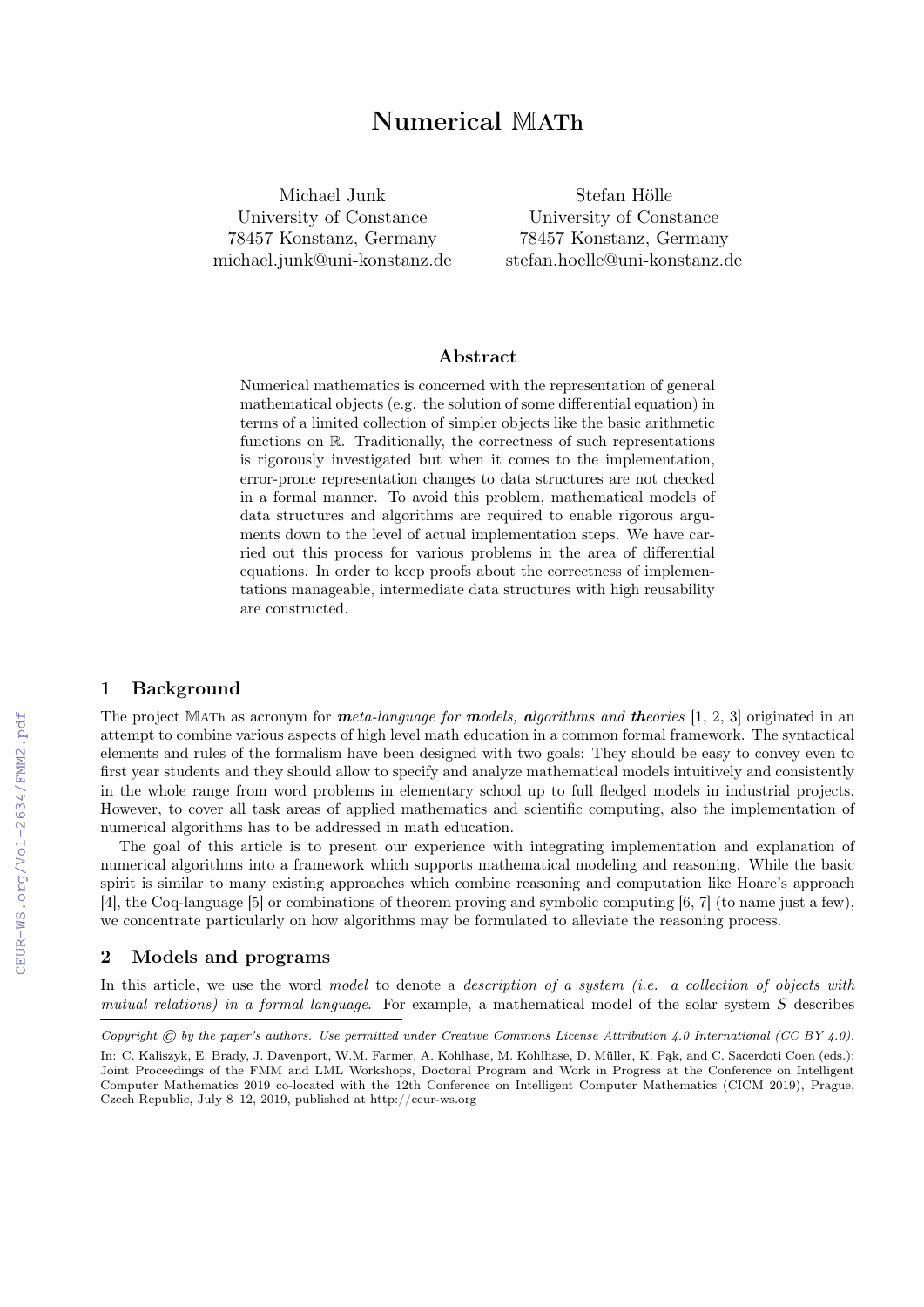the objects (the sun and planets) in terms of scalar (mass) parameters and vector valued functions of a scalar (time) variable for positions and velocities. The mutual relations are then coded as a set of ordinary differential equations (Newton's law with gravitational forces). From a mathematical point of view, the model (call it  $M_{\text{phy}}$ ) appears as a theory which, according to [8], comprises of a finite number of abstract mathematical objects whose interplay emerges from a list of axioms. Once the theory is fixed, consequences may be drawn from the axioms according to precisely stated rules.

In this context, an approximation of the ordinary differential equation by a discrete equation can be considered as a model (call it  $M_{\text{num}}$ ) of  $M_{\text{phy}}$ . Differences between  $M_{\text{phy}}$  and  $M_{\text{num}}$  are due to additional (discretization) parameters, changes in the equations which relate the objects and possibly also in the object representation (the domain of the (time) variable may be restricted to a finite set, for example).

Finally, if a solver for the discrete equations is implemented, the resulting program  $P$  is also a model, because it describes  $M_{\text{num}}$  in a formal language: The mathematical objects are represented by appropriate data structures and the mutual relations are coded in the solution algorithm. The resulting cascade of models is depicted in Figure 1.



Figure 1: Illustration of the modeling process. Each arrow points from the model to the corresponding system.

Since  $M_{\text{phy}}$  involves various abstractions and approximations of S, modeling errors can occur which means that predictions generated from  $M_{\text{phy}}$  differ from corresponding observations in S. The modeling error between  $M_{\text{num}}$  and  $M_{\text{phy}}$  is traditionally denoted *approximation error* and we would call  $M_{\text{num}}$  a reasonable model, if the approximation error converges to zero under suitable assumptions. Finally, modelling errors between P and  $M_{\text{num}}$  may be due to neglected integer overflow or round-off errors (if mathematical integers and reals are modeled by representations of finite bit length), or due to approximations of transcendental by rational functions. Apart from these technical errors also undetected typos and logical mistakes may be part of this modeling error.

#### 3 Reducing errors

In the modeling process described above, the best error control is obtained between  $M_{\text{num}}$  and  $M_{\text{phy}}$  when the convergence proof is verified by sufficiently many independent mathematicians or by some trusted proof checker. Besides excluding logical mistakes, the proof also serves as a very careful explanation, how  $M_{\text{num}}$  models  $M_{\text{phy}}$ .

For the link between  $M_{\text{phy}}$  and S, such an explanation is generally not possible, because the language describing  $S$  is not formal enough to support strict arguments. Nevertheless, the chance of logical errors may be reduced if the concepts used to describe S are closely matched by notions available in the mathematical language so that the translation is simplified. Conversely, the bigger the difference in vocabulary, the more (uncontrolled) reasoning is required to explain the relation between  $S$  and  $M_{\text{phy}}$  which impedes comprehensibility and increases the chance of mistakes (in view of this, one educational objective in our modeling classes is the design of comprehensible models: First, mathematical notions are defined which translate key words of the problem – then the problem is reformulated using these terms).

The same idea applied to the link between  $M_{\text{num}}$  and  $P$  calls for some library with data structures and algorithms adapted to the counterparts in  $M_{\text{num}}$ . The use of such a library may turn the program into a comprehensible model of  $M_{\text{num}}$  and thus reduce the chance of mistakes. To increase confidence in the correctness of P, time consuming tests may be carried out. However, they are often incomplete and therefore much less satisfactory [9] than a proof of how P relates exactly to  $M_{\text{num}}$ . To formulate such a proof, one of the two formal languages has to be strong enough to speak about the other. Sometimes, stronger languages are constructed by enriching the programming languages (e.g. C or Java) with a specification syntax (e.g. ACSL or JML). Then code analysis is possible with reasoning systems [10, 11].

In numerical math courses, algorithms are generally presented in some pseudo-code which combines mathematical notation with a small selection of control structures common to most programming languages. Data types like int, real or list are identified with  $\mathbb{Z}, \mathbb{R}$  and Cartesian powers respectively. In this way, restriction to a single language is avoided and notation stays closer to common mathematical usage.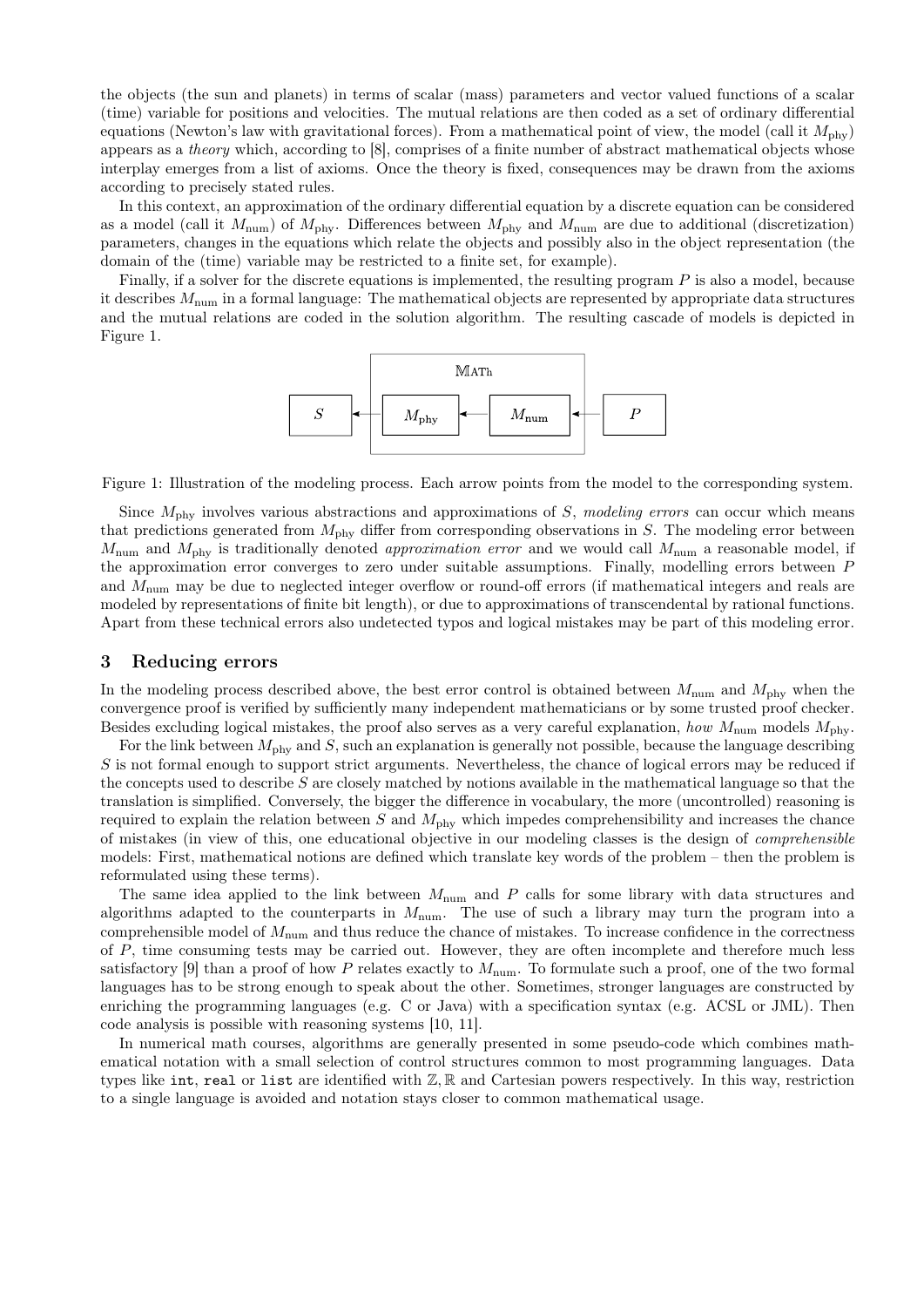We pick up the latter approach by first describing certain aspects of (a family of) computer languages  $L$  in terms of a mathematical model  $M_{\text{cmp}}$  (here the objects are data structures and algorithms). Then (see figure 2), we reformulate  $M_{\text{num}}$  using these abstract objects and prove mathematically, how the resulting model  $M_{\text{ale}}$ corresponds to  $M_{\text{num}}$ . Finally, if  $M_{\text{alg}}$ -expressions, which are based solely on  $M_{\text{cmp}}$  objects, are automatically translated into some L-coherent programming language, even translation errors can be avoided.



Figure 2: A modeling approach with most steps contained in the same mathematical framework.

Since the modeling process is very flexible, we can include high level algorithms into  $M_{\text{cmp}}$  which simplifies the formulation of  $M_{\text{alg}}$  but reduces mathematical control. Conversely, rigor and effort in the formulation of  $M_{\text{alg}}$  is increased if the model is based on low level algorithms. Similarly, the model assumptions on the data structures can range from IEEE 754 rules to a mere identification of computer and mathematical reals if round-off errors are considered less critical.

# 4 A glimpse into  $M_{\text{cmn}}$

We have worked out an exemplary version of  $M_{\text{cmp}}$  which starts with the fundamental object rawData representing a set whose elements are interpreted as data objects in L.

In order to model the binding of raw data to mathematical concepts, we could postulate a mapping from rawData to objects defined in MATh-theories. However, such a global binding map would cause some difficulty: Since the development of numerical algorithms generally comes along with the definition of new data structures for relevant mathematical objects, new axioms on the binding map are required during the development. In contrast to usual mathematical practice, it would be impossible to collect all axioms of  $M_{\text{cmp}}$  before drawing conclusions.

To avoid this, we favor a less global approach and introduce representations which bind rawData elements to mathematical meaning in records with a *data* field for the raw data and an  $obj$  field for its mathematical interpretation. Formally, the MATh-definition of this notion would be part of  $M_{\text{cmp}}$ .

representation :=  $\mathbf{r}$  : record with dom( $\mathbf{r}$ ) ⊂ {'data', 'obj'};  $\mathbf{r}$ .data : rawData  $\Box$ 

Collections of representations whose mathematical interpretations range in some set  $X$  with no rawData object connected to more than one interpretation will be called data types of  $X$ . More specifically,

dataType(X) := T with  $T \subset$  representation;  $(x \in T \mapsto x$ .data) : injective;  $\forall x \in T$  holds  $x$ .obj  $\in X \square$ 

Using this notion, the abstract  $M_{\text{cmp}}$ -parameter real is introduced with the axiom real : dataType( $\mathbb{R}$ ). This assumption does not entail that each real number is represented by some raw data which would, however, follow from the axiom objRange(real) =  $\mathbb R$ . Here objRange(T) is defined as the set of all objects corresponding to the elements of the dataType T.

To describe functions from rawData to rawData which are realizable in  $L$ , the notion rawMapping is introduced as a recursively defined set: It contains identity and constant maps as explicit elements and certain rules allow the creation of new raw mappings from given ones (e.g. by composition). An algorithm is then defined as a representation-valued mapping on some dataType with the property that the induced map between the data fields of arguments and images is a rawMapping. In this way, the recursive construction principle is passed on from raw mappings to algorithms.

While algorithms give rise to raw mappings when representations are restricted to their data fields, they may also be considered as functions between mathematical interpretations. This requires, however, that representations of the same object are mapped to a common mathematical interpretation. In this case, we speak of algorithmic representations

algorithmicRepresentation(f) := f : algorithm with  $\forall x \in \text{dom}(f)$  holds  $f(x)$ .obj =  $f(x)$ .obj  $\Box$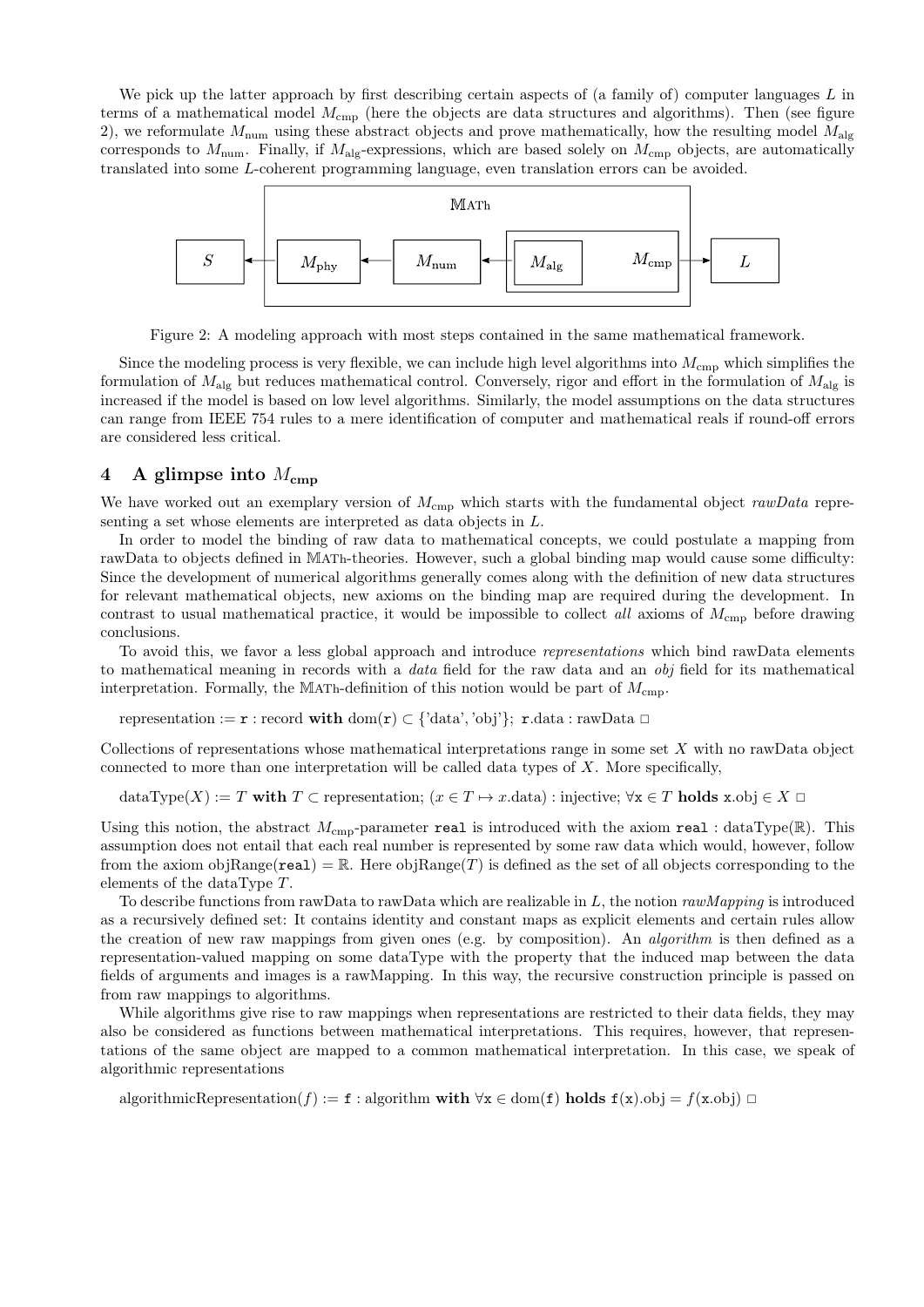Altogether, there are three levels on which an algorithmic representation can operate. On the level of rawDataobjects as a rawMapping, on the level of representation-objects as an algorithm and on the level of purely mathematical objects as a mathematical function.

In our model, algorithmic representations are used to relate abstract algorithms like plus on real to their mathematical counterparts (e.g. with the axiom plus : algorithmicRepresentation(plus) the relation to the addition function plus on  $\mathbb R$  is established). Moreover, in  $M_{\text{alg}}$ , certain algorithms are proved to be algorithmic representations of functions in  $M_{\text{num}}$  which serves as careful explanation of the relation between  $M_{\text{alg}}$  and  $M_{\text{num}}$ .

When modeling compound data types of L like lists or records, one could either follow the approach above or use related types in MATh directly. For example, a simple way to axiomatize record formation in  $L$  is to consider a MATh-record  $r$  as rawData element if and only if the images of  $r$  (i.e. the indexed values) are rawData.

While such a close relation between  $L$ - and MATh-records alleviates the use in MATh expressions, it may complicate automatic translations to L-compatible languages. This effect is more obvious in the case of lists because the integer indices are distinguished objects in L and MATh and 1 as the minimal list index in MATh may differ from the choice in other languages. For this reason, we have modeled L-lists without resorting to the MATh counterparts directly. Instead, list has been introduced as an abstract set of representations in  $M_{\text{cmp}}$ where each element x of list represents a MATh-list (which is a function on a set  $\{1,\ldots,n\}$ ). In order to enable list usage, additional L objects are required like length which maps each  $x \in$  list to a non-negative int and eval which connects x with an algorithmic representation of x.obj. Finally, the creation of a list from a finite number of representations requires the abstract object explicitList. The precise interplay of these objects and other fundamental list operations like joining, composing, repeating, transposing or flattening are described with appropriate axioms.

# 5 A glimpse into  $M_{ala}$

Our experience with algorithms for the approximate solution of ordinary and partial differential equations in bachelor and master courses is that linear algebra aspects like setting up coordinate vectors, functionals and matrices turn out to be primary sources for logical errors. This is particularly the case when ad-hoc representations of finite difference grids, finite element meshes, finite dimensional vector spaces as well as linear, non-linear and discrete functions are formulated in terms of simple list structures. In comparison, round-off errors are generally less critical so that details of floating point arithmetic have not been introduced in our model. Instead, we identified int and real with  $\mathbb Z$  and  $\mathbb R$  (see [12, 13] for approaches which focus on correct models of floating point operations).

To give an example, we consider an equidistant rectangular grid with distance  $h > 0$  between nodes in both space directions as it may appear in a finite difference discretization. In this case, natural indices are integer pairs  $(i, j) \in \mathbb{Z}^2$  to refer to the grid nodes  $h \cdot (i, j) \in G$  and the vector space of grid functions  $G \to \mathbb{R}$  (also denoted  $\mathbb{R}^G$ ) plays a central role. A useful basis of its dual space consists of the evaluation functionals at the grid nodes so that the natural indexing is also in terms of pairs  $(i, j)$ . Finite difference operators are simple linear combinations of these basis functionals which typically involve indices of geometrically close nodes.

Since basic arrays in programming languages are indexed by  $\{1, \ldots, n\}$  or  $\{0, \ldots, n-1\}$  respectively, a bijective index-mapping (resulting, for example, from row- or column-wise node enumeration) has to be employed which renders the relevant expressions more technical and error-prone. This situation is aggrevated if systems of equations with time dependence are considered. In fluid dynamics, for instance, the unknowns may consist of a velocity vector and a pressure value at each node and at each time point so that the relevant function space is  $((\mathbb{R}^2 \times \mathbb{R})^G)^T$  (here T is the temporal grid). To realize elements of such structured spaces, we do not translate them directly to lists but introduce reusable intermediate data structures and algorithms: representations of finite sets with operations like product, intersection or union, representations of functions between finite sets with evaluation and composition, representations of functions from finite sets into general data types and representations of vector space operations on arbitrary finite products of real.

Establishing all these structures and proving their relationship to the mathematical counterparts amounts to the construction of a generalized software library with a very precise documentation and high reusability. The actual formulation of the target algorithms uses this library and the associated mathematical theory alleviates the proof of the theorems which connect the algorithms to the original mathematical problems. Apart from teaching code generation which is particularly amenable for program verification, we are also planning a tool which creates code automatically from logically verified MATh-algorithms in different programming languages. So far, we have tested this translation process manually with Scala implementations of the algorithms.